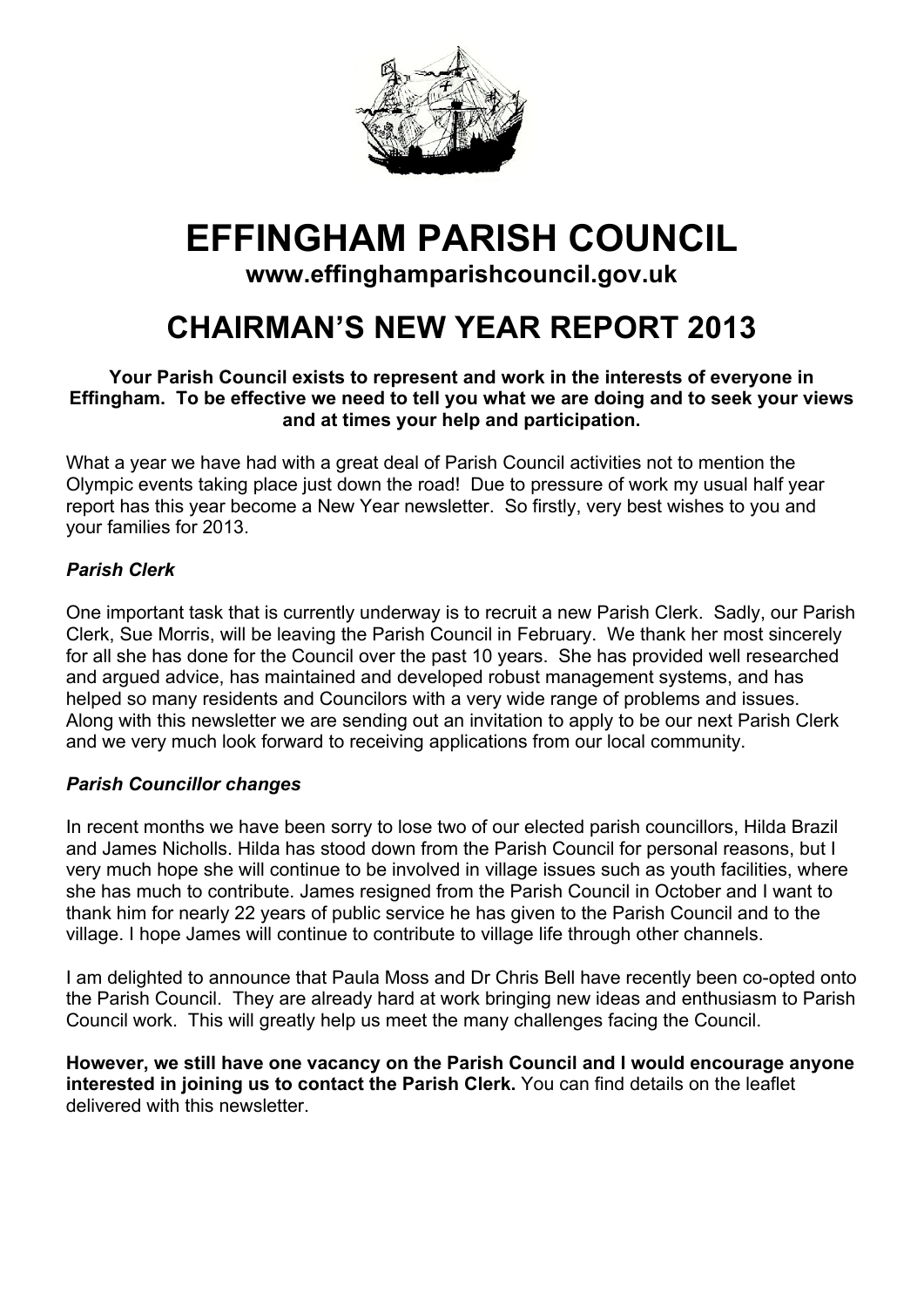# *The Olympic Legacy*

During the Summer, when I wasn't watching the cycle road races or at a couple of Olympics and Paralympics events, I was glued to the TV screen. The events were intended to inspire a generation – but how might that translate when brought into our small but very special village?

On 5<sup>th</sup> October representatives from the village community got together to consider future opportunities to develop and enhance the wonderful facilities at the King George V fields and hall. There have been increasing calls for a radical look at the facilities, especially to provide more facilities for youth and older people, and people with disabilities. The Rugby Club has already announced their plans to improve and extend their changing room facilities and the meeting considered that these plans should form part of **a** wider initiative to extend and improve the King George V facilities for the whole Effingham community. These plans need to be taken forward in 2013.

In addition, the Parish Council is encouraging the Trustees of Effingham Village Recreation Trust (EVRT), who manage the KGV Fields specifically for the benefit of Effingham residents, to work with the Parish Council to maintain and improve the public amenity areas including the playgrounds, the woodland and the pedestrian entrance on the A246. We want Effingham residents to feel proud of the Fields, and to make good use of them for all sorts of recreation, including walking and children's play as well as formal sports.

# *Community Fund*

My last report described the initiation of this scheme. Letters explaining the aims and how to apply for funding were sent out to village groups and organisations. We are delighted to have been able to support projects benefiting the community proposed by the Effingham Brownies, Effingham Cricket Club, Effingham Village Recreation Trust, the Effingham Local History Group, Effingham Village Day, and the planting of a Jubilee Oak on the King George V fields by the Volunteer Tree Warden.

*Jubilee Oak on the KGV Fields*



# *Railings at the A246 pedestrian crossing – SUCCESS!*

At last, the railings opposite the entrance to Norwood Road on the A246 have been repaired. For more than four years since they were damaged by a road traffic accident, the Parish Council and Liz Hogger our Guildford Borough Councillor, supported by Bill Barker our County Councillor, have been asking for the repairs to be carried out but there has been inadequate funds to undertake the work. Luckily, a little lateral thinking and the costs were reduced by replacing the damaged railings with existing panels taken from the lay-bye end, shortening the length of the railings by two panels. The verges around the railings were also tidied up, and along with the resurfacing of the road and lay-byes, this very visible area of the village looks a lot better.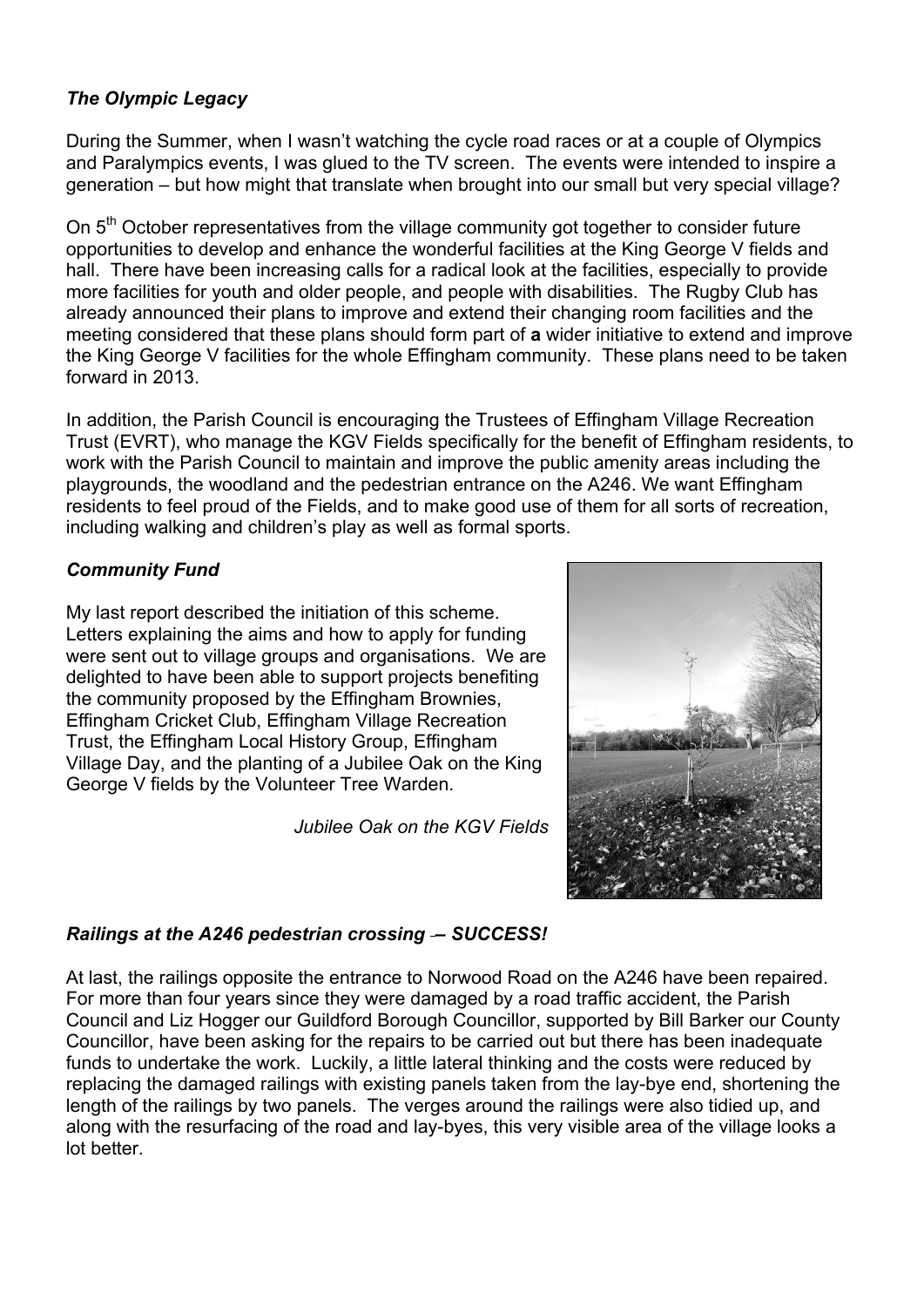# *Sprucing Up The Village*

The Parish Council has long been concerned about the scruffy appearance at the end of the flint wall near the traffic lights on The Street. So I am delighted to report that Borough Councillor Liz Hogger has persuaded the Borough Council to use 'planning gain' money arising from the housing development of the Grove House site (the former St Teresa's prep school), plus a little funding from the Parish Council, to improve that area. A length of new flint wall will be built at the ragged end to finish it off neatly, and repairs will be made to the existing wall in The Street, with a general tidy up of the area. The work is scheduled for early spring this year.

In another project being steered by the Parish Council, new Beech trees have been planted at the A246 lay-bye in front of the Golf Club. We still want to hear from anyone who has further ideas for "sprucing up" parts of the village.

### *Planning*

Your Council has continued to be vigilant over planning matters. The Government is proposing a number of changes to current procedures to make it easier and quicker to agree planning applications. Whilst I might support the principle of simplifying procedures, the Borough and Parish Councils are monitoring these proposals very carefully to ensure that they do not result in opening the door to unacceptable building developments.

# *Commoners' Day 30th September 2012*

Adam Owen, Parks and Countryside Manager, Guildford Borough Council, and his team have carried out a great deal of work on Effingham Common during the past year. Commoners' Day was an opportunity to see the two reinstated ponds, one of which will be fitted with a natural liner to keep the water in, and all the clearance work of ditches and the ground along Effingham Common Road. Participants enjoyed a walk through the Common to where there had been some cottages and a brick works. The areas used to remove spoil to get at clay for brick making was pointed out along with a recently found well. Effingham *The apple juicer at Commoners' Day* Local History Group provided a display and



there were demonstrations of chainsaw carving. Advice on first aid was given by the Effingham First Responders and everyone had an opportunity to taste freshly crushed apple juice from local apple trees. RHS Wisley Gardens identified apples brought along and generously provided apples for the apple-juicer, as did some residents. With refreshments at the Cricket Club, archery, hurdle-making, scything, the Surrey Hills Society stand and farm animals, a most enjoyable day was had by all attending. Sadly we are losing Adam to a new job in Hampshire. We wish him every success.